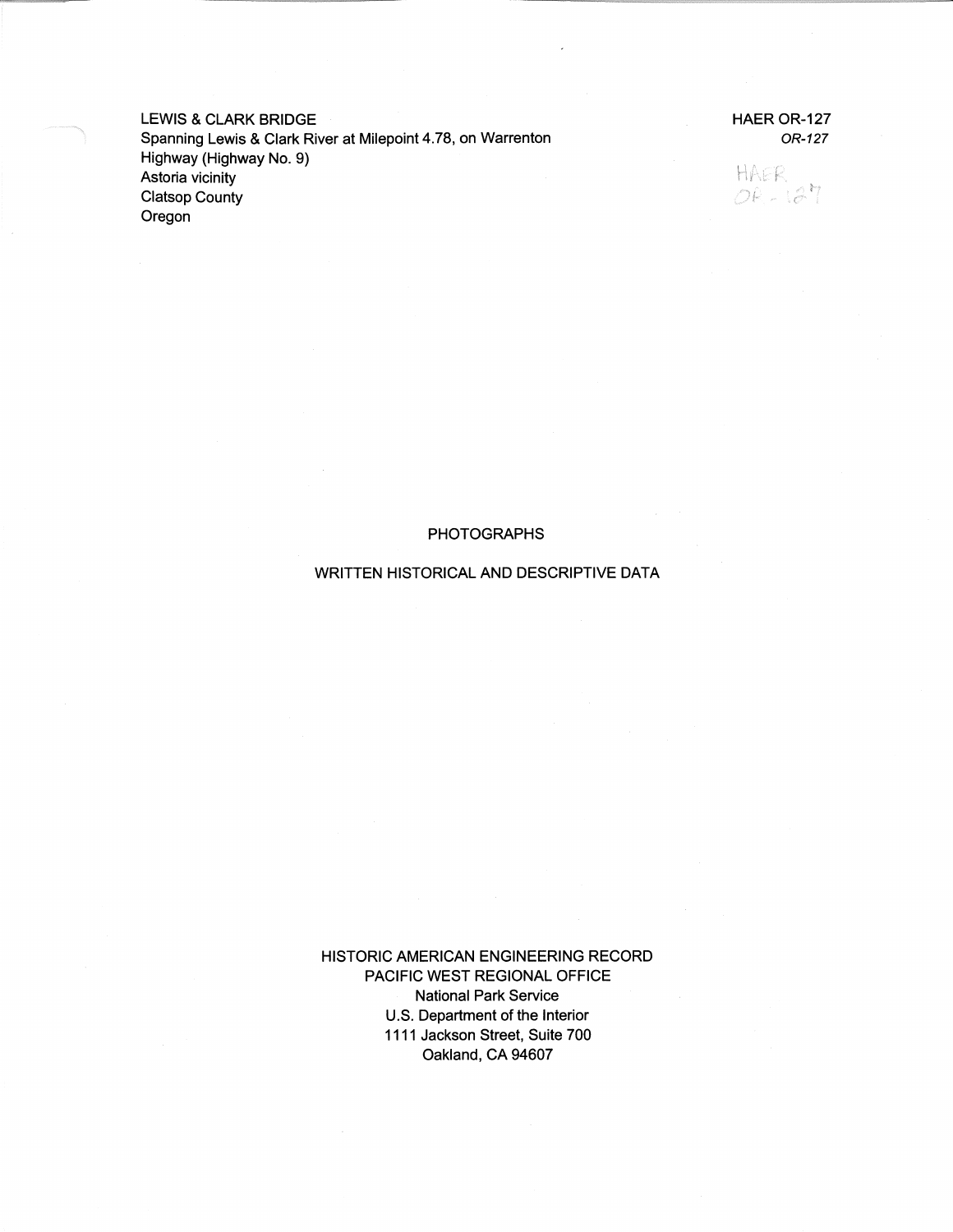# **HISTORIC AMERICAN ENGINEERING RECORD**

 $\bar{z}$ 

### **LEWIS & CLARK BRIDGE HAER No. OR-127**

| Location:                         | Spanning Lewis & Clark River at milepoint 4.78 on the Warrenton Highway<br>(Hwy. No. 105), Astoria Vicinity, Clatsop County, Oregon.                                                                                                                                                                                                                                                                                                                                                                                                                                                                                                                                                                                                                                                                                   |
|-----------------------------------|------------------------------------------------------------------------------------------------------------------------------------------------------------------------------------------------------------------------------------------------------------------------------------------------------------------------------------------------------------------------------------------------------------------------------------------------------------------------------------------------------------------------------------------------------------------------------------------------------------------------------------------------------------------------------------------------------------------------------------------------------------------------------------------------------------------------|
| <b>Date of Construction: 1924</b> |                                                                                                                                                                                                                                                                                                                                                                                                                                                                                                                                                                                                                                                                                                                                                                                                                        |
| <b>Engineer:</b>                  | Conde B. McCullough                                                                                                                                                                                                                                                                                                                                                                                                                                                                                                                                                                                                                                                                                                                                                                                                    |
| <b>Builders:</b>                  | Pacific Bridge Company                                                                                                                                                                                                                                                                                                                                                                                                                                                                                                                                                                                                                                                                                                                                                                                                 |
| <b>Present Owner:</b>             | State of Oregon                                                                                                                                                                                                                                                                                                                                                                                                                                                                                                                                                                                                                                                                                                                                                                                                        |
| <b>Present Use:</b>               | Vehicular Bridge                                                                                                                                                                                                                                                                                                                                                                                                                                                                                                                                                                                                                                                                                                                                                                                                       |
| Significance:                     | The Lewis & Clark Bridge $#711$ is Oregon's only remaining single-leaf bascule<br>draw span built before World War II and is an early moveable span bridge<br>designed by state bridge engineer Conde B. McCullough. The bridge is significant<br>for its association with McCullough as an early example of his work McCullough<br>is considered to be the most outstanding bridge engineer in Oregon history, serving<br>with the Oregon State Highway Department from 1919 until his death in 1946.<br>The bridge is also significant as it embodies the distinctive characteristics of a<br>single-leaf bascule drawspan bridge, an important technological advance in<br>moveable bridge design. The Lewis & Clark Bridge $#711$ was determined eligible<br>for the National Register of Historic Places in 1999. |
| <b>Report Prepared By:</b>        | Roz Keeney, Cultural Resource Specialist<br>Leslie A. Schwab, HABS/HAER Specialist<br>Oregon Department of Transportation, Environmental Services                                                                                                                                                                                                                                                                                                                                                                                                                                                                                                                                                                                                                                                                      |
| Date:                             | January, 2003                                                                                                                                                                                                                                                                                                                                                                                                                                                                                                                                                                                                                                                                                                                                                                                                          |

. Ц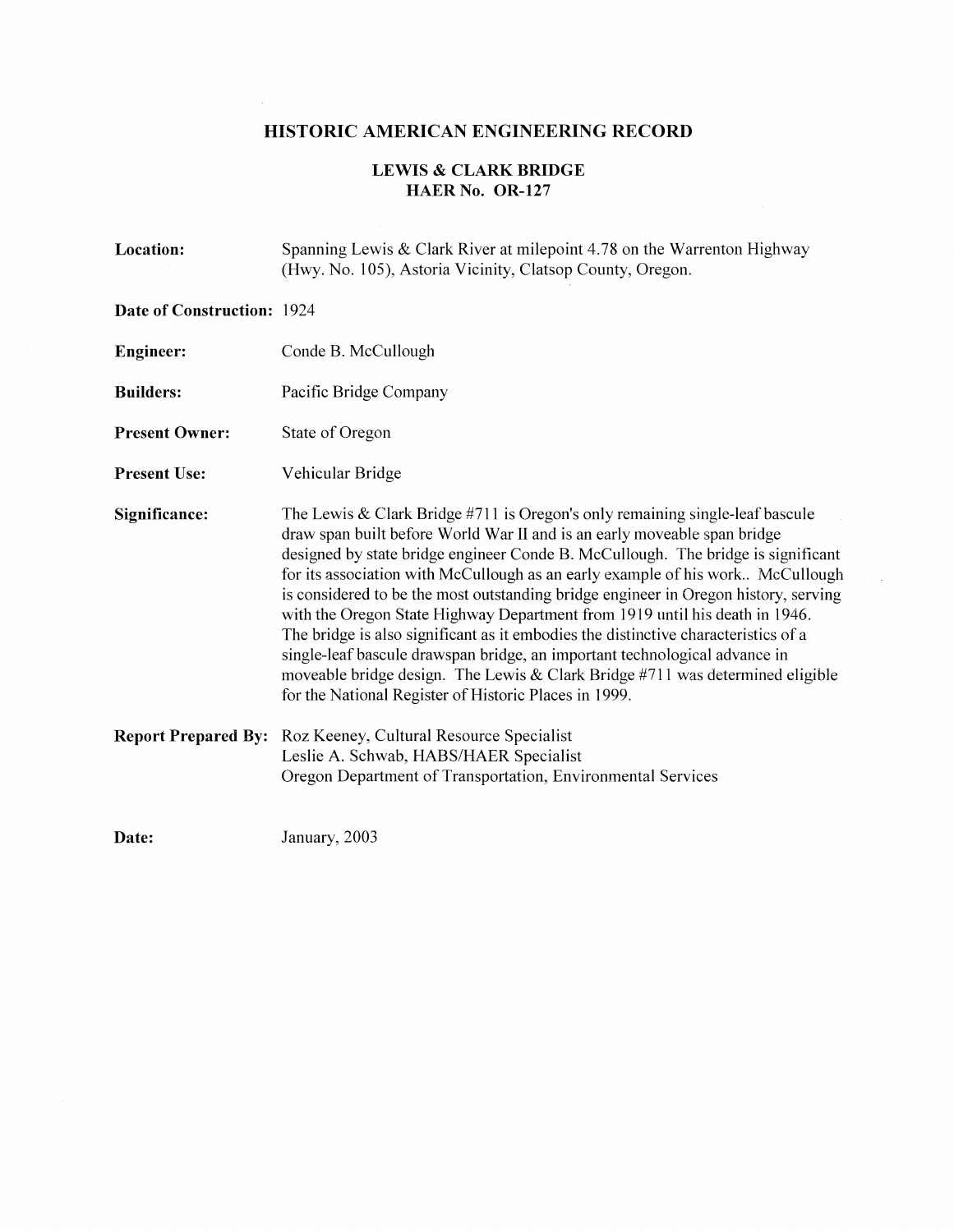## I. **DESCRIPTION AND HISTORY**

#### Description

The Lewis and Clark Bridge is located at the mouth of the Lewis & Clark River on Old Highway 101, connecting Seaside (and points south along the Oregon coast) to Astoria. The bridge comprises a central single-leafbascule drawspan flanked by fixed, pile trestle spans. The drawspan is a riveted steel, 112', single-leaf bascule span, operated by dual electric motors and provides 105' of lateral waterway clearance. Forty-eight pile trestle and stringer spans carry 716' of approach roadway, contributing to a total structure length of 828'. Two operator's houses are located on either side of the road at the west end of the movable leaf. The operator's houses are constructed in an Art Deco Style and feature a hipped roof and segmental arched openings. The houses project from the outsides of the bridge and are supported by four curved brackets. A narrow wooden "cat walk" has been added to the outside of the west side of the bridge to access the operator's houses. A metal and timber guardrail is located on either side of the bridge approaches. The railing on the bascule leaf is constructed of rounded metal tubing with horizontal rails and vertical balusters. A plaque located in the northern operator's house indicates that the Pacific Bridge Company constructed the bridge in 1924.

#### Historic Background

The Lewis & Clark Bridge #711 was constructed in 1924 and was the second bridge to cross the Lewis and Clark River at that location. It is the only remaining single-leaf bascule draw span built before World War II in Oregon and is one of C. B. McCullough's early Oregon bridges.

McCullough's best known bridges are the steel arches over the Willamette River at Oregon City, the Yaquina Bay Bridge at Newport, the concrete arch bridges on the Oregon Coast Highway, the steel cantilever over Coos Bay, and the Rogue River (Gold Beach) Bridge. Joseph A. Weber, a mechanical engineer for the Oregon State Highway Department, designed the mechanical parts of the bridge. Weber, a contemporary of McCullough, immigrated to the United States in about 1902 and began working for the Oregon Highway Department in 1919, retiring in 1954. Weber designed all of the mechanical works for C. B. McCullough's bridges.

The Lewis & Clark Bridge is located on the historic alignment of the Roosevelt Coast Highway, later renamed the Oregon Coast Highway. The bridge is located west of the City of Astoria. Astoria was founded in 1811 with the establishment of the first fur trading post by John Jacob Astor's Pacific Fur Company making Astoria the oldest continually occupied settlement on the west coast. Overland travel to Astoria was difficult, and, for many years, virtually all trade, travel, and communication was accommodated by the abundant local waterways. It was not until 1898 that the first railroad was constructed connecting Astoria to the Willamette Valley. The earliest major road building effort in the area was the construction of the Astoria-Salem Military Road, surveyed in 1855-56, and opened in 1858. Unfortunately, the road was nearly impossible to maintain due to erosion and deadfall, and it was abandoned by the 1880s. In 1901, plans were made to build a new road from Astoria to Nehalem Valley to connect with the Nehalem - St Helens road that had opened in 1879. This road, now part of the Nehalem Highway, opened in 1909. Construction of the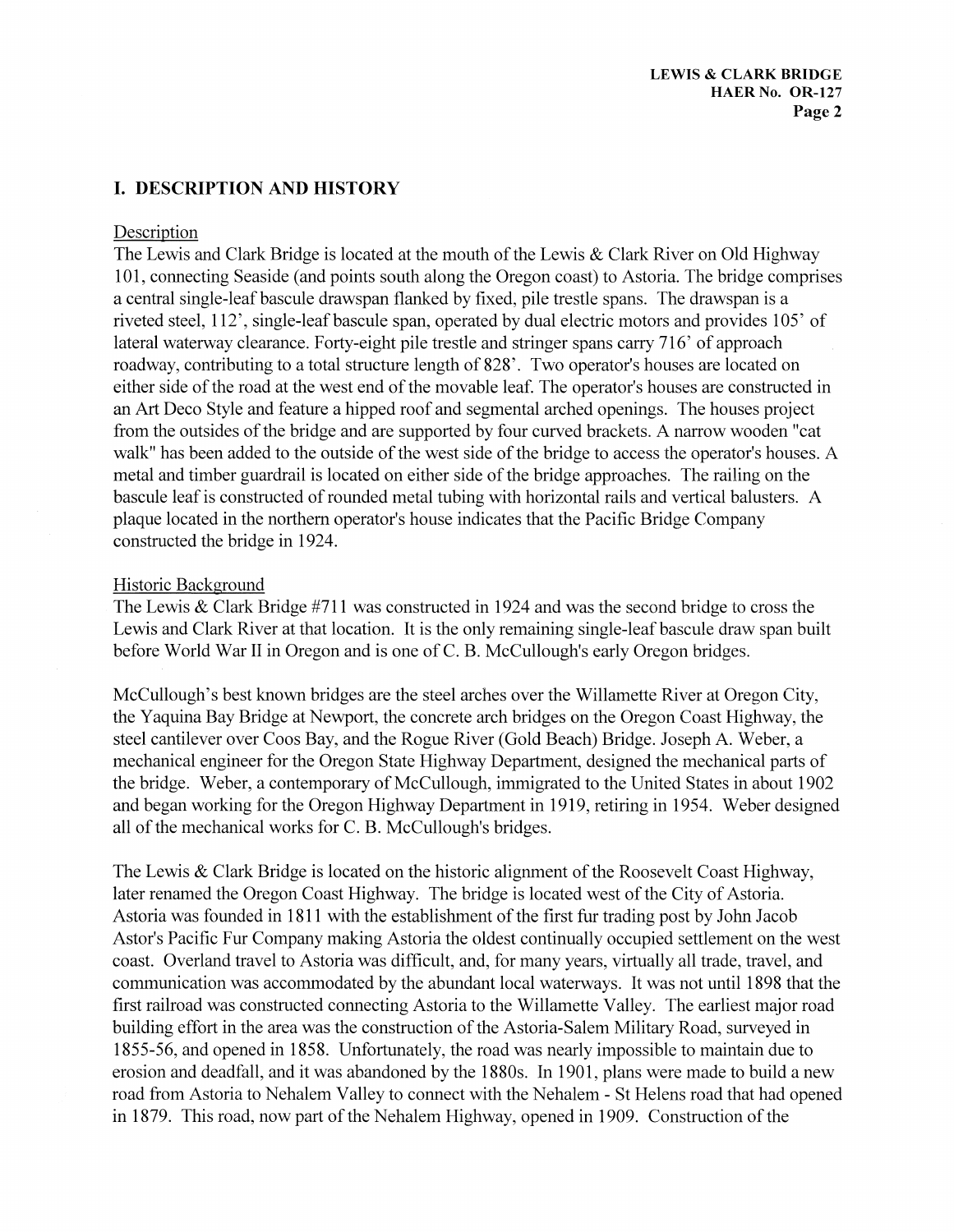Columbia River Highway between 1913 and 1915 accommodated travel from Seaside at the Oregon coast, through Astoria, to Portland and the major markets of the inland valley. The Roosevelt Coast Military Highway (now the Oregon Coast Highway, U.S. 101), begun in 1919, ran south along the coast and eventually established a continuous route from Astoria to California.

Bascule Bridges are one of four types of moveable bridges; vertical lift, Scherzer rolling lift, and swing being the other three designs. Moveable bridges are utilized where the roadway would otherwise obstruct a navigable waterway and impede river traffic. Around 1890, practical methods of counter balancing the enormous weight of the span and refinements to the electric motor led to the development of the modem lift and bascule bridges. When the bascule and lift spans were introduced, the swing span tended to disappear because the new moveable types opened faster. The word bascule is French for seesaw. Bascule bridges are counter balanced cantilevers that swing upwards to open to a vertical position to let vessels pass. Vertical-lift bridges have towers at each end, from which ropes are operated to lift the bridge, like the sash of a window. Swing bridges are pivoted at the center of the span, and open by turning horizontally. A Scherzer rolling lift bridge is a cantilever with a counterbalance shaped like a quarter of a wheel and lifts by rolling backwards along a track.

The earliest form of the bascule bridge was a flap of framed timber across the moat of a castle, drawn up by chains from inside. Bascule bridges, with one or two spans hinged and counterweighted, are favored for narrow waterways where traffic is heavy. The Tower Bridge (1894) across the Thames River at London is the most famous example of this type of bridge. The first American bascule bridge appeared in its modem form in Chicago in 1893. Famous bascule bridges in the U.S. include the Arlington Memorial Bridge over the Potomac at Washington, D.C. (1932), and the Outer Drive Bridge, a double-deck bascule bridge crossing the Chicago River in Chicago (a span of 260 feet) and a double-leaf bascule bridge (1940) at Lorain, Ohio (a length of 333 feet).

In Oregon, only 22 moveable span bridges remain, 12 of which were constructed before 1941. Only one of Oregon's moveable span bridges, the 1917 Columbia River (Interstate 5 Northbound) Bridge #1377A, a steel through truss (Pennsylvania-Petit), has been listed on the National Register of Historic Places.

Seven additional moveable structures were identified in Historic Highway Bridges of Oregon as historically significant and have been determined eligible for the National Register by the State Historic Preservation Office (SHPO) they include:

The 1910 Willamette River (Hawthorne, Portland) Bridge #2757 a vertical lift. The 1912 Willamette River (Steel, Portland) Bridge #2733, a steel through truss (Pratt) vertical lift. The 1913 Willamette River (Broadway, Portland) Bridge #6757, a double-leafbascule. The 1922 Coquille River Bridge #598, a swing span. The 1926 Willamette River (Burnside, Portland) Bridge #511, a double-leaf swing span. The 1936 Siuslaw River (Florence) Bridge #1821E, a steel double-leafbascule.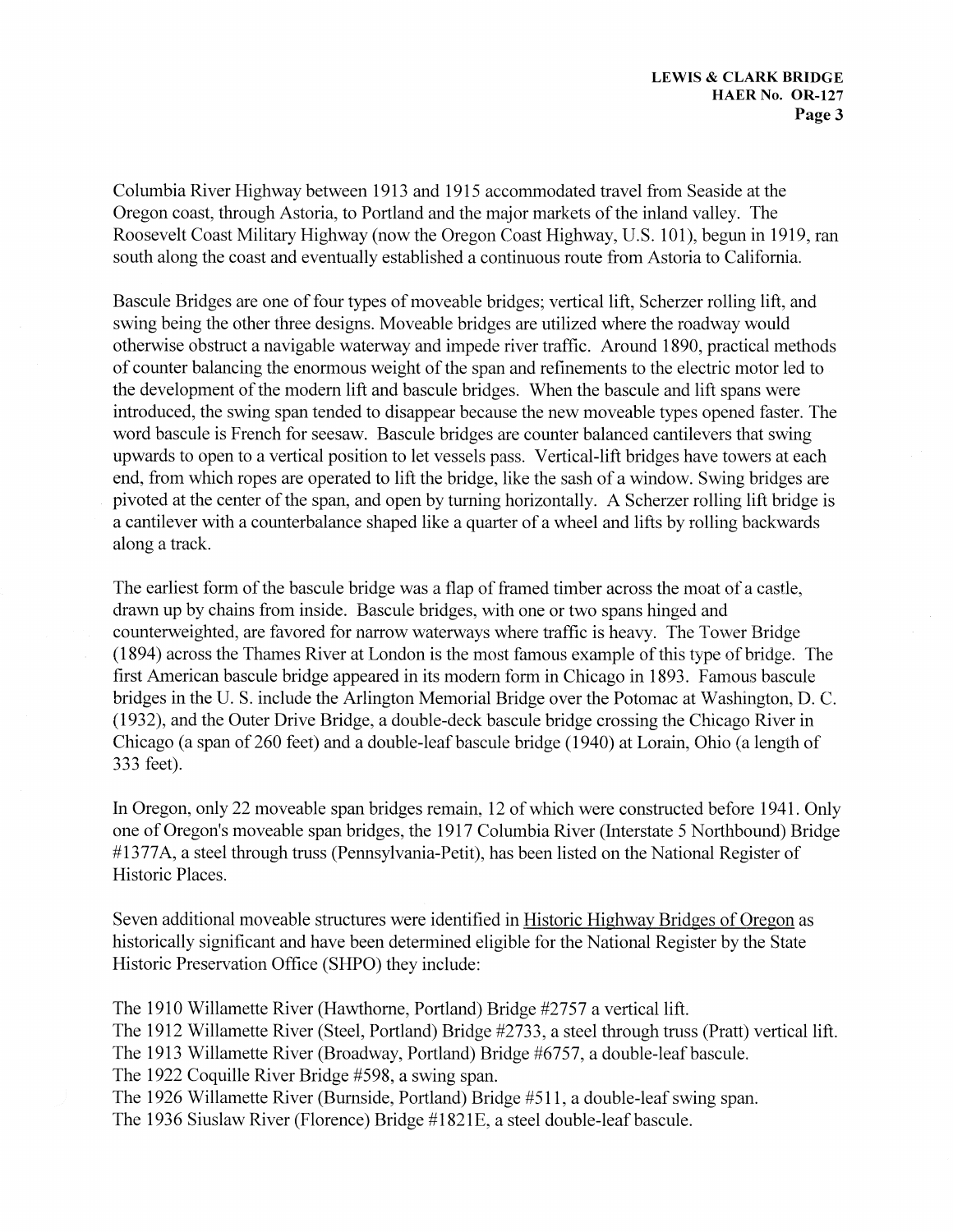The 1936 Umpqua River (Reedsport) Bridge #1822, steel through truss (Parker) swing span.

Five other moveable bridges built prior to 1941 were listed as reserve pool bridges in Historic Highway Bridges of Oregon, they include:

The 1913 Willamette River (Van Buren Street, Corvallis) Bridge #2728, a swing span. The 1921 Old Youngs Bay Bridge #330, a double leafbascule.

**The 1924 Lewis and Clark River Bridge #711, a single leaf bascule.** 

The 1939 Columbia River (White Salmon) Bridge #6645, a steel through truss, vertical lift. The 1931 Isthmus Slough Bridge #1132F, a double leafbascule.

The reserve pool bridges were not considered eligible for the National Register in 1985, but with the loss of six historic moveable bridges since then, the four reserve pool bridges are now considered significant because of the rarity of this resource type. The bridges that were replaced between 1985 and 1999 include:

The 1933 John Day River Bridge #1827, swing span. The 1938 Walluski River Bridge #2320, swing span. The 1921 Coquille River Bridge #598, swing span. The 1934/1991 South Slough Bridge #1940 bascule. The 1939 Catching Slough Bridge #2278C, swing span. The 1921 Nehalem Bridge #574, swing span.

### **II. SOURCES**

Oregon Department of Transportation. ODOT Engineering Antiquities Inventory, 1981

Oregon Department of Transportation. ODOT Bridge Section Records

Smith, Norman, Dykman, Historic Highway Bridges of Oregon, Salem: Oregon Department of Transportation, 1985.

Stephens, John H., Towers, Bridges and other Structures. New York: Sterling Publishing Company, 1976.

Weber, Allison. Interview with Roz Keeney June 16, 1999